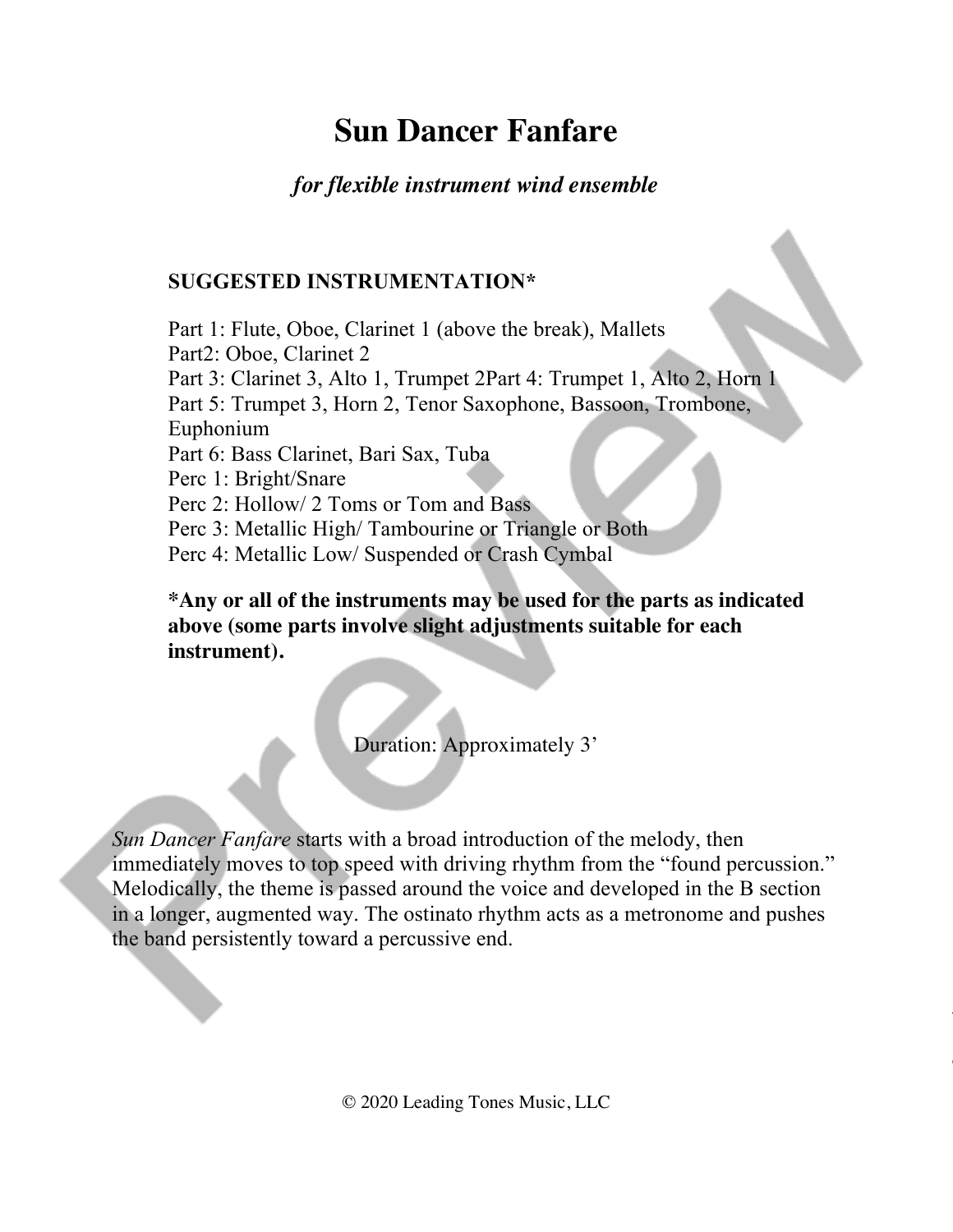#### **PERFORMANCE NOTES**

This piece is a revision of the original score and created for a flexible ensemble.

"Found percussion" is the idea that students can use whatever they want as a percussion instrument as long as it fits the timbre of the line. These are the timbres that will enrich the melody: Piercing, Hollow, and Metallic (low and high). On the score, it lists the suggested corresponding percussion instrument if this were done in the traditional setting; however, giving percussionists a little bit of creative liberty is a great opportunity. There are no limits to the imagination. Anything goes.

#### **Suggestions for timbre instruments:**

## Piercing:

Break drum/ Anvil Paper on a surface and drum with hands or a pencil Coins or sticks on wood (table or chair or countertop)

Hollow:

Bucket Trash can Tub

## High Metallic:

Metal mixing bowl Break drum

### Low Metallic:

Pots Pot lids metal pipe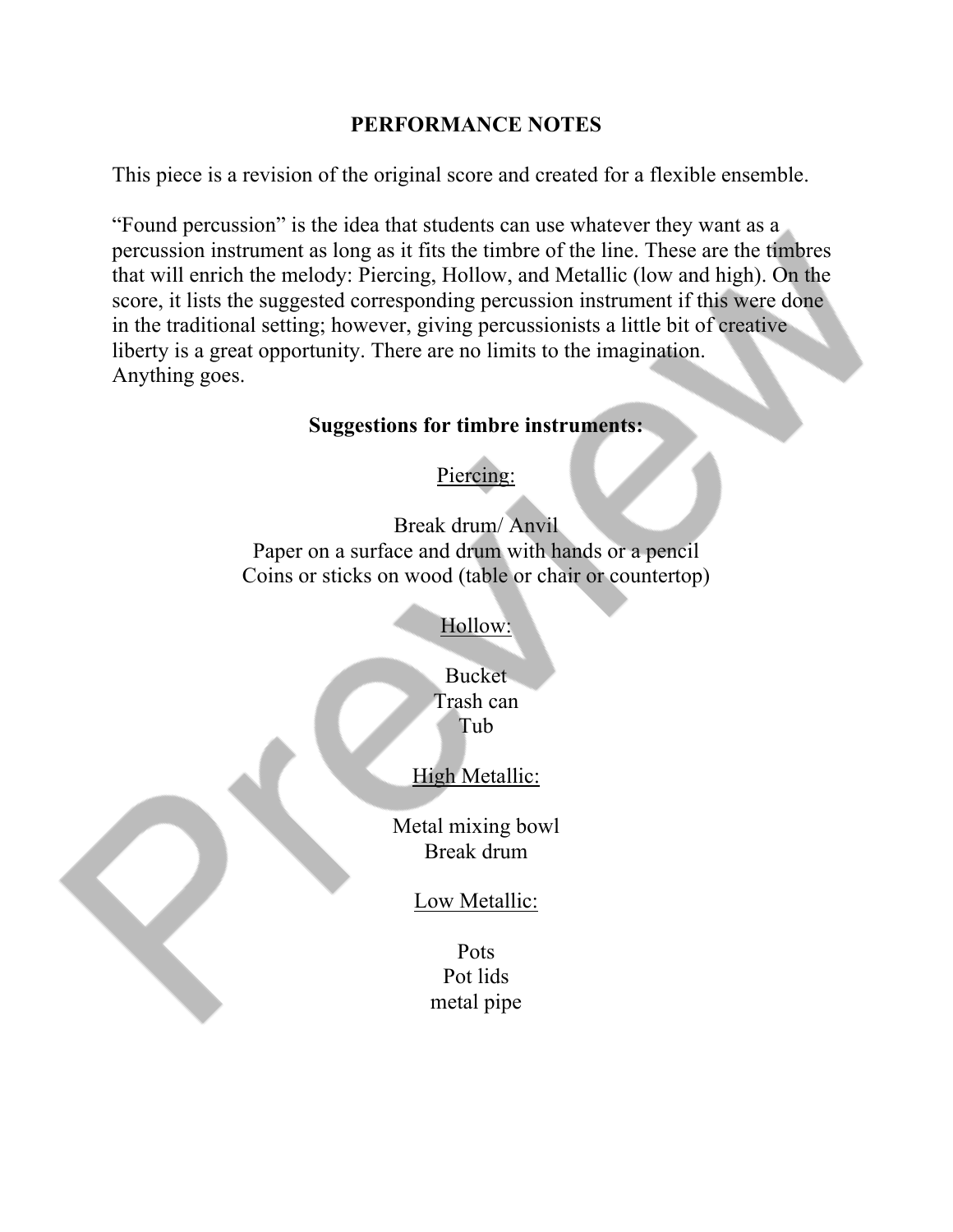#### Sun Dancer Fanfare

E Benton Lilliefors

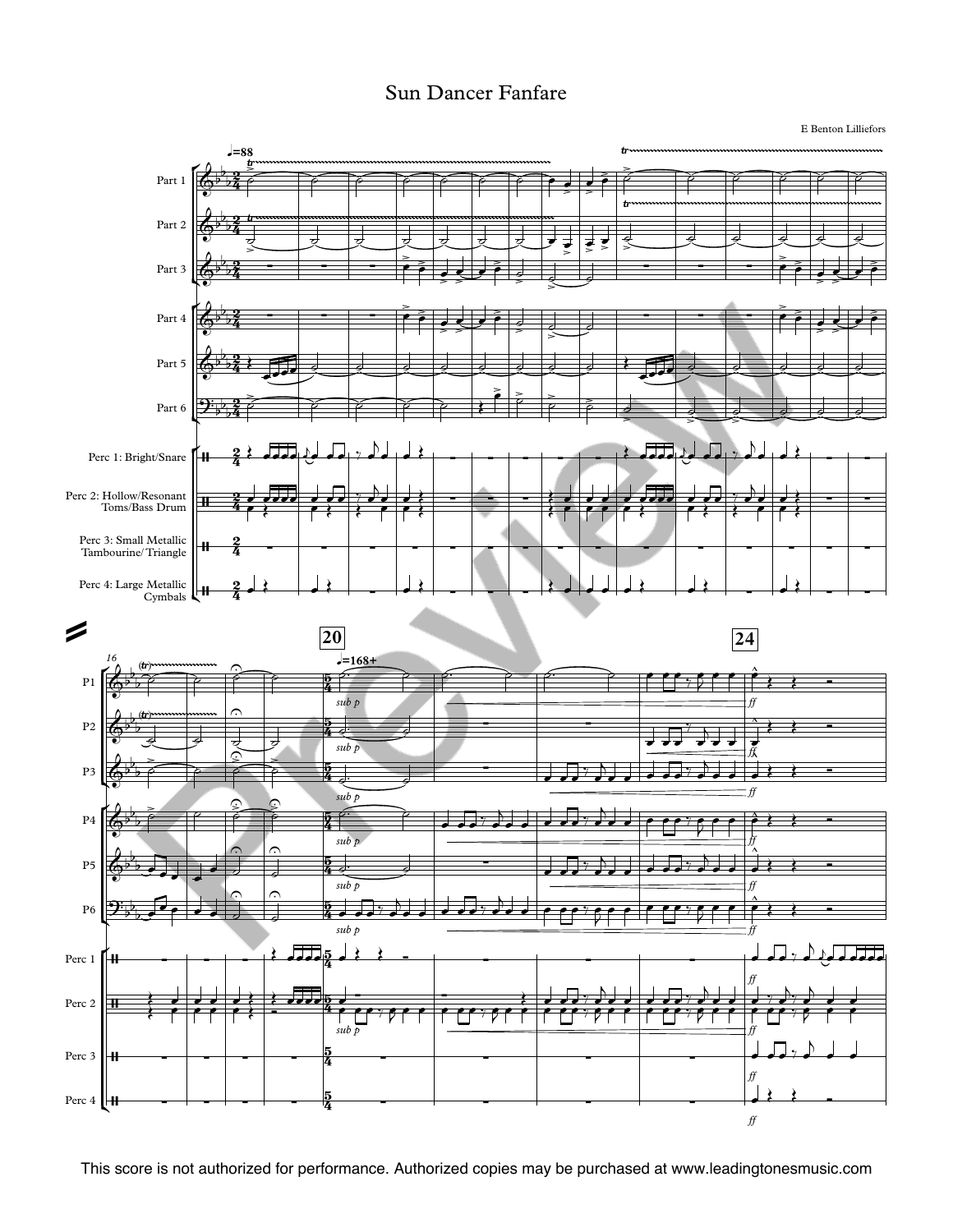





2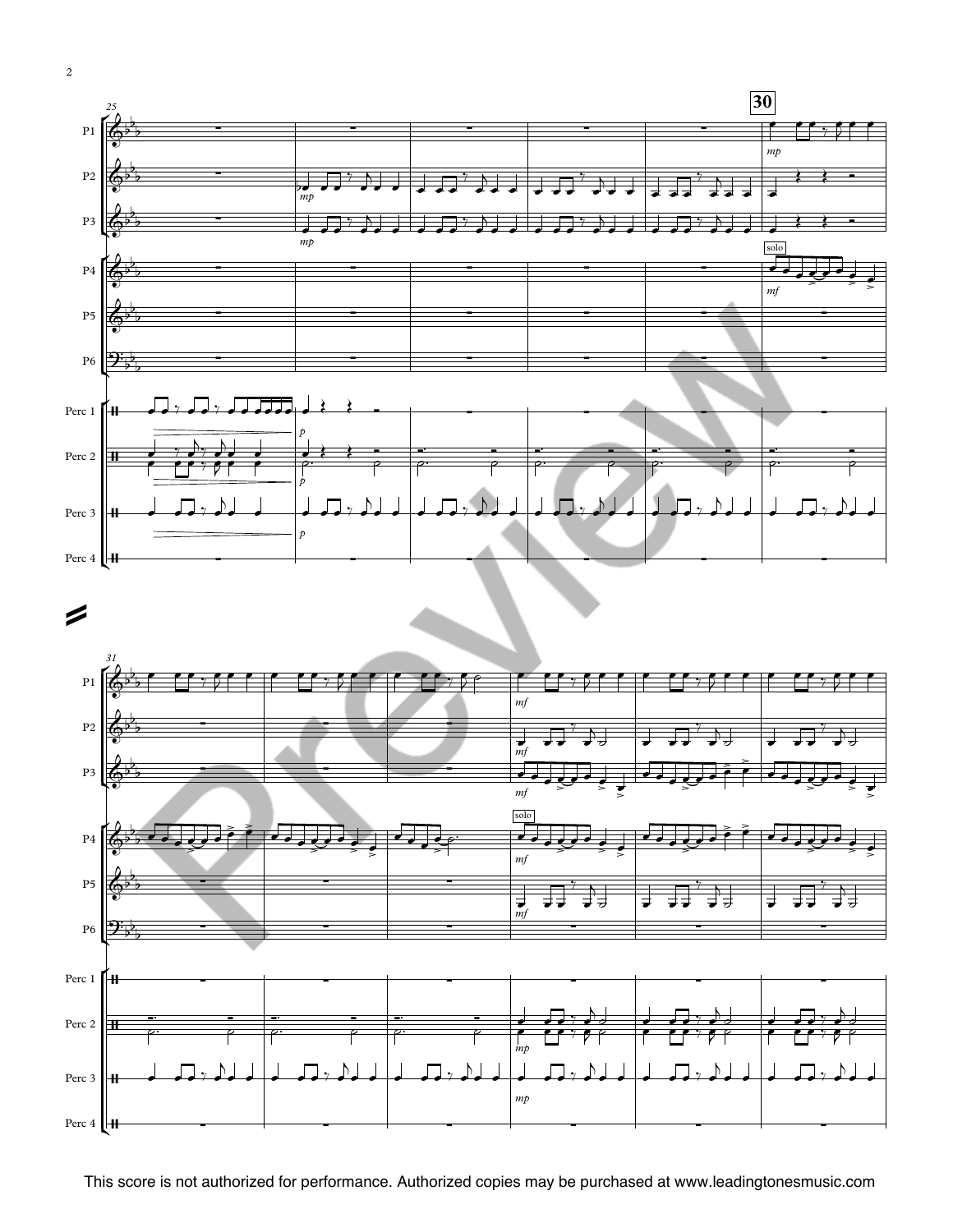



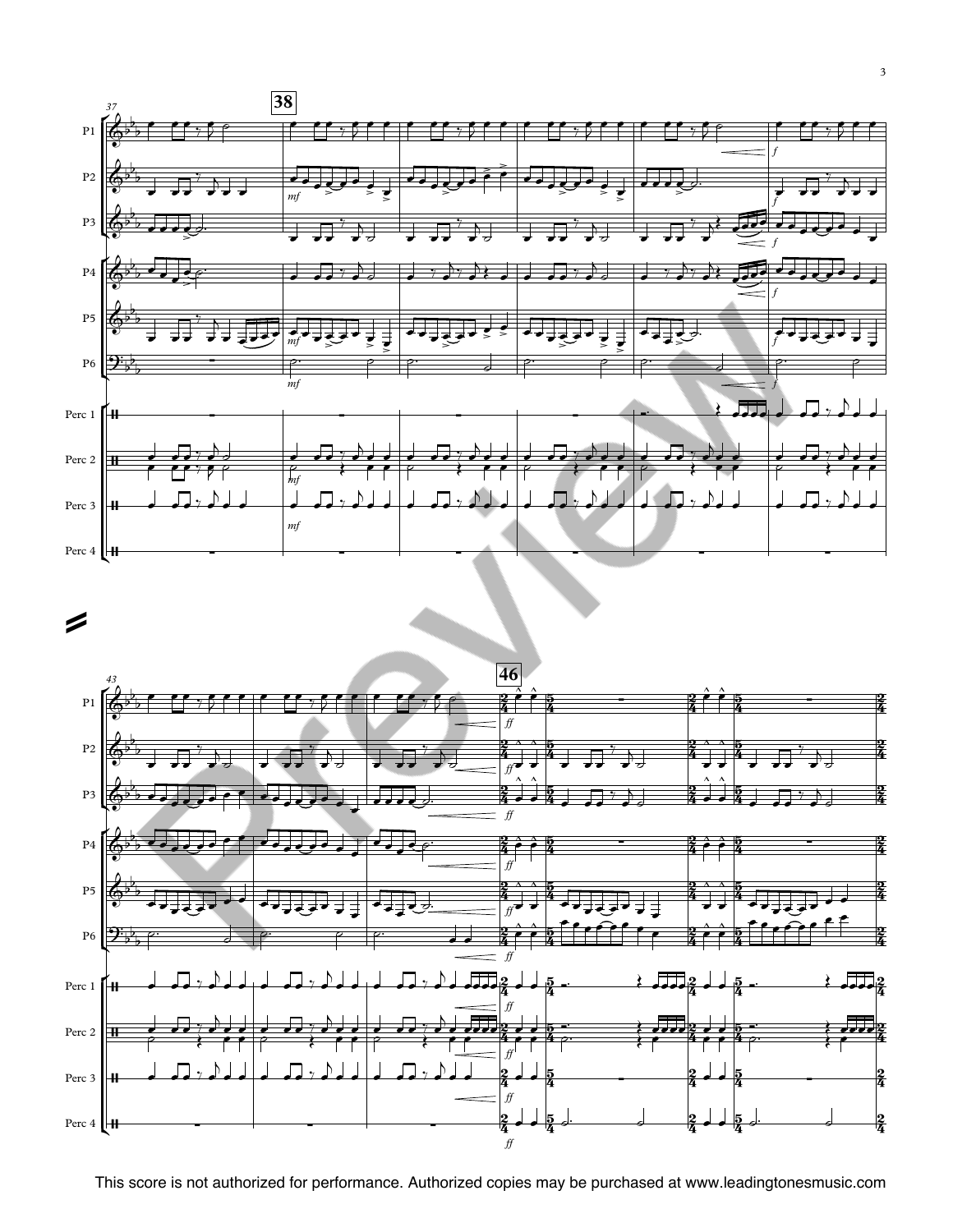



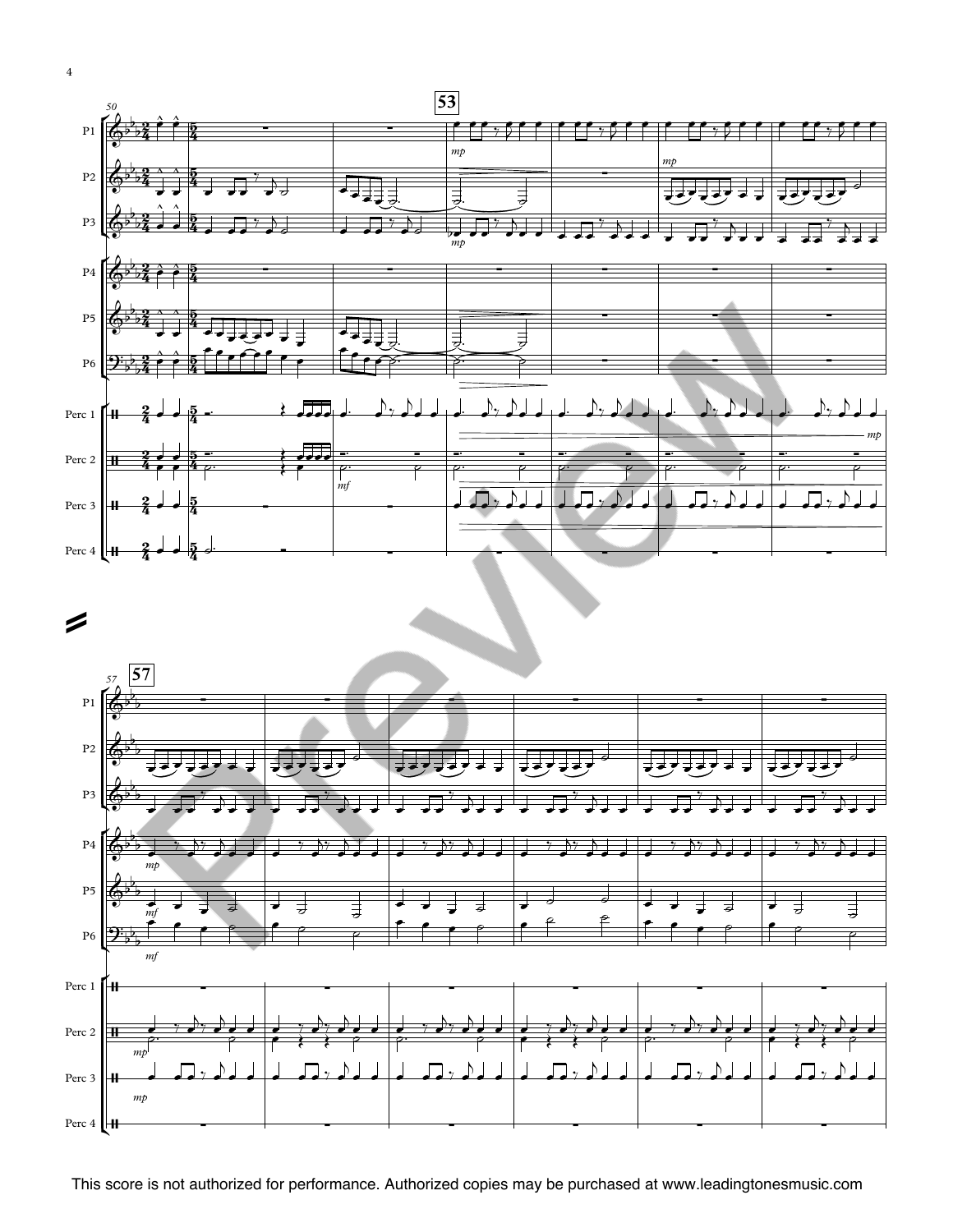



5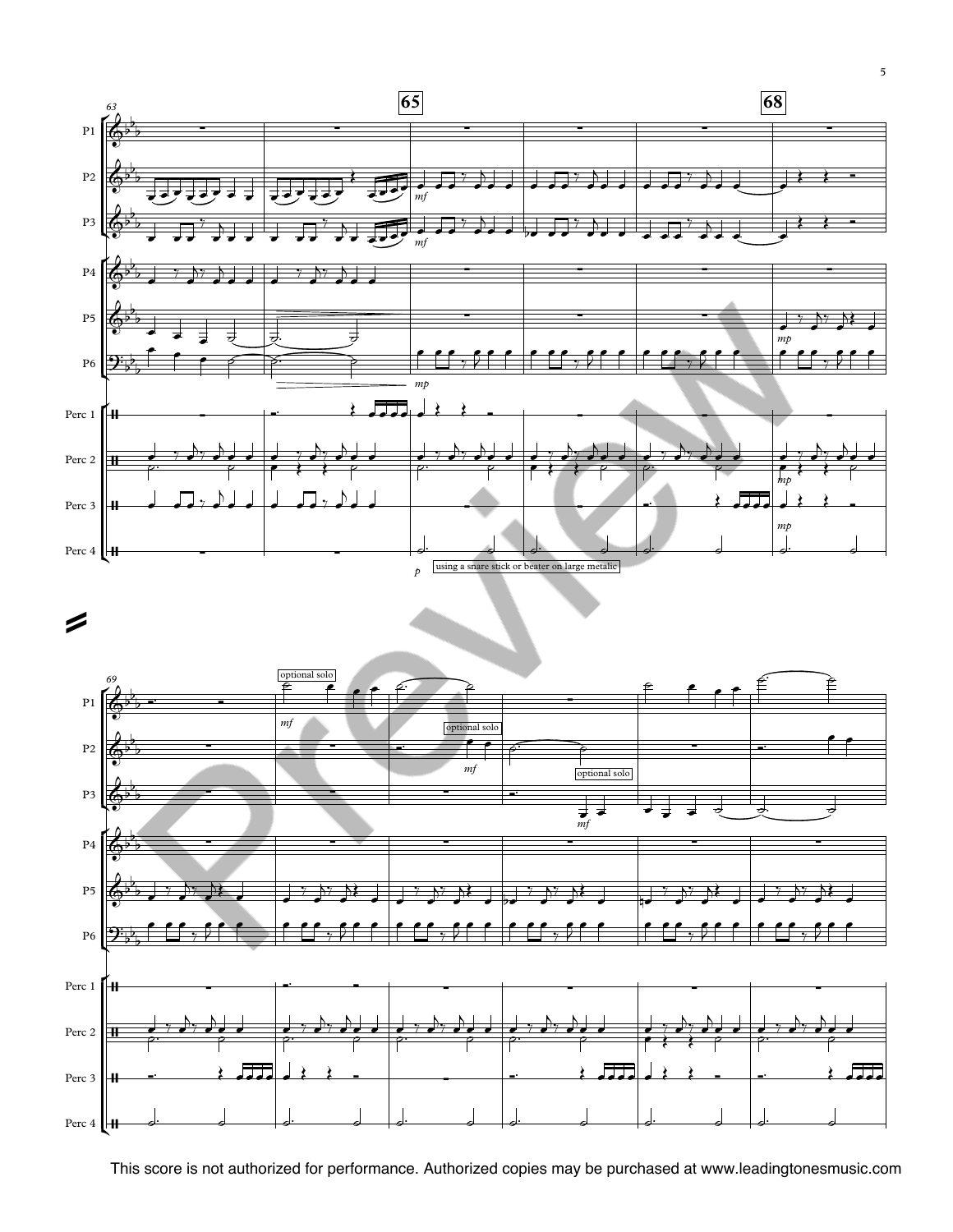



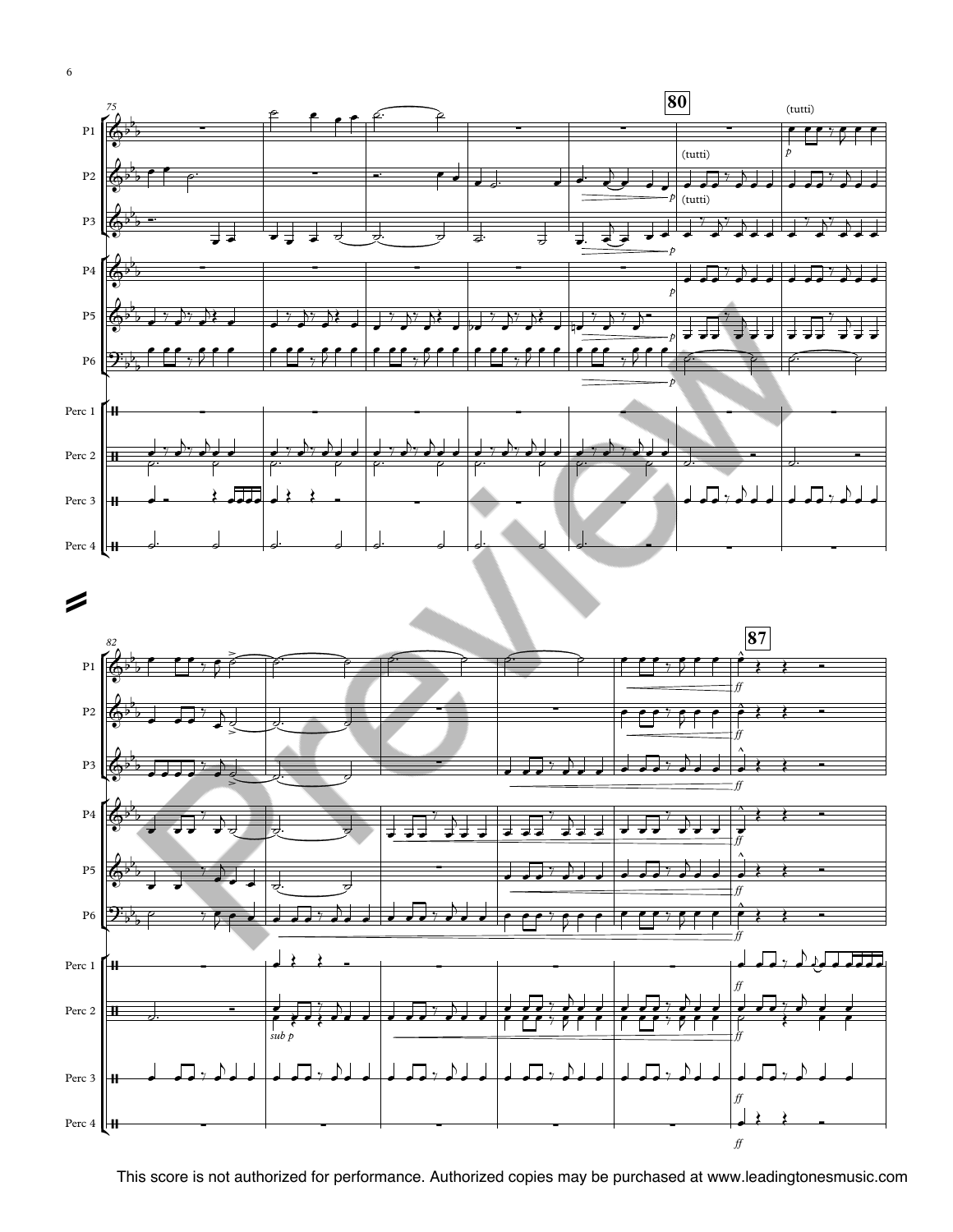